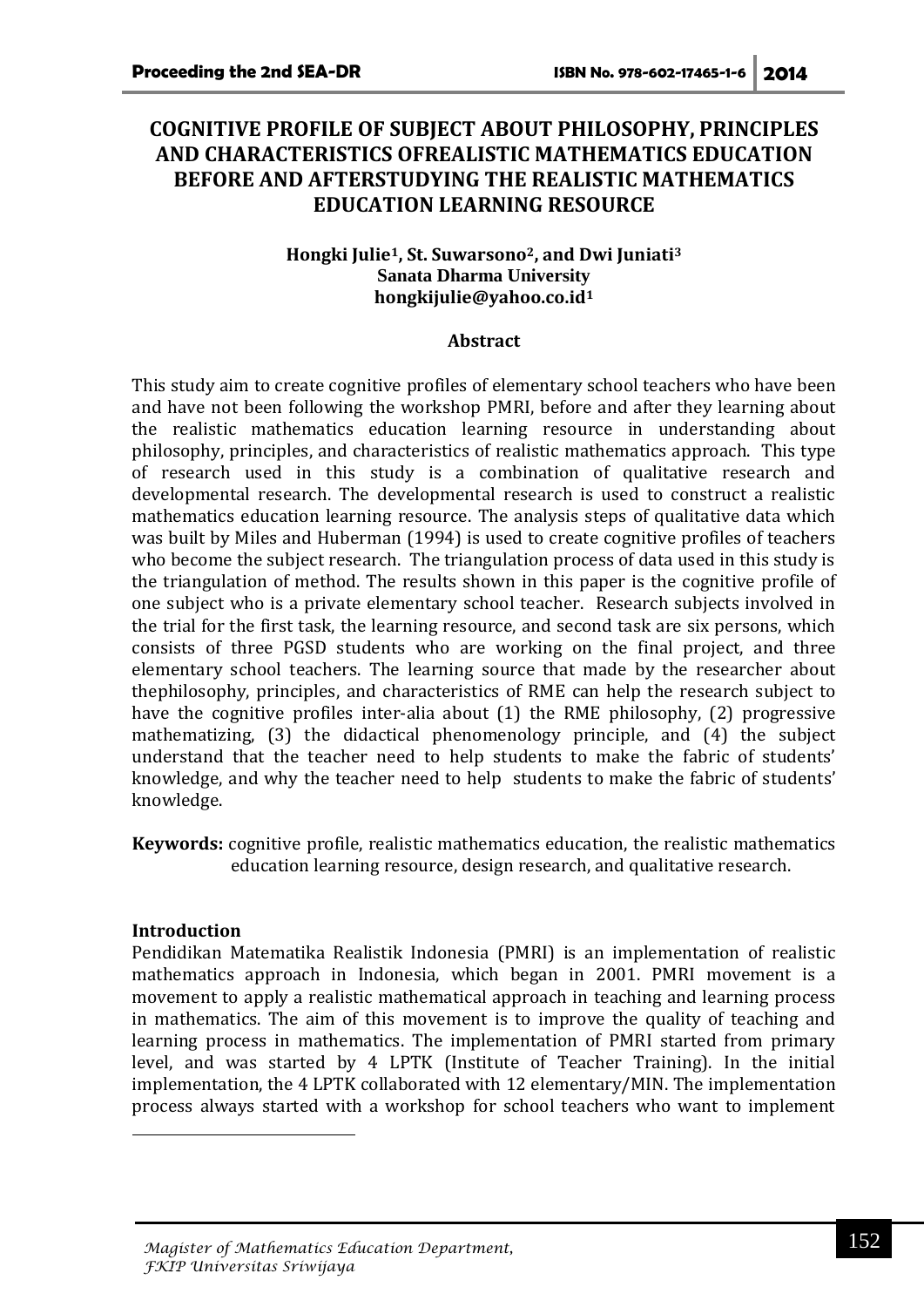PMRI. There are two levels of the workshop held by the PRI team, namely local workshops and national workshops (Suryanto et al., 2010).

According the researcher, there is a quite fundamental weakness of the workshop, namely that the material given in the workshop was not illustrate how a teacher do the progressive mathematization process. The materials given in the workshop were about contextual issues that can be used by teachers to teach a mathematical concept, and models of solution that may be made by the student to solve the contextual issues (models of), but the next steps that need to be done to help the students to achieve a model for and finally a formal mathematical knowledge were almost never given. Consequently, the understanding of teachers who attended workshops on progressive mathematization process is not complete.

This conjecture is supported by the findings that were founded by the researcher when the researcher observed on the teaching and learning process undertaken by teachers who attended the workshop PMRI when they are taught in class. The findings are teachers had difficulties to do the progressive mathematization process. One finding was discovered by the researcher when the researcher observed in grade two on September 30 and October 1, 2010. The teaching and learning process already begins by providing contextual issues that can be used by students in the phenomenological exploration, but in the next step the teacher did not give a series of problems associated with the given problem in the beginning so that the process of progressive mathematization may occur.

Based on some input from some teachers who attended the workshop PMRI that give to the researcher, the researcher knew that there were teachers who did not understand about the philosophy, principles, and characteristics of realistic mathematics approach and they had a desire to learn about realistic mathematics approach from various references, but in the process of learning they are often hampered by the language factor. Because it is for now, the realistic mathematics approach references are more in English than in the Indonesian language. According to researcher, if the teacher can learn from a reliable reference about the philosophy, principles, and characteristics of realistic mathematics approach by themselves, the teacher will also be able to construct an understanding of the philosophy, principles, and characteristics of realistic mathematics approach. Therefore, in this study, the researcher want to know about the understanding of teachers who have and have not participated in the PMRI workshop about the philosophy, principles, and characteristics of realistic mathematics approach before and after they learned the realistic mathematics approach learning resource by themselves. In other words, by doing this research, the researcher would like to get an answer for the question of how cognitive profiles of teachers who have and have not participated in the PMRI workshop before and after studied the RME learning resource compiled by the researcher.

### **Research Questions**

From the introduction that was outlined by the author, the author noticed that there are problems that need to look for the answer sought through a process of research, namely:

1. How are the cognitive profiles about the philosophy, principles, and characteristics of realistic mathematics approach of elementary school teachers who have and have not been following the PMRI workshop before they study the RME learning source?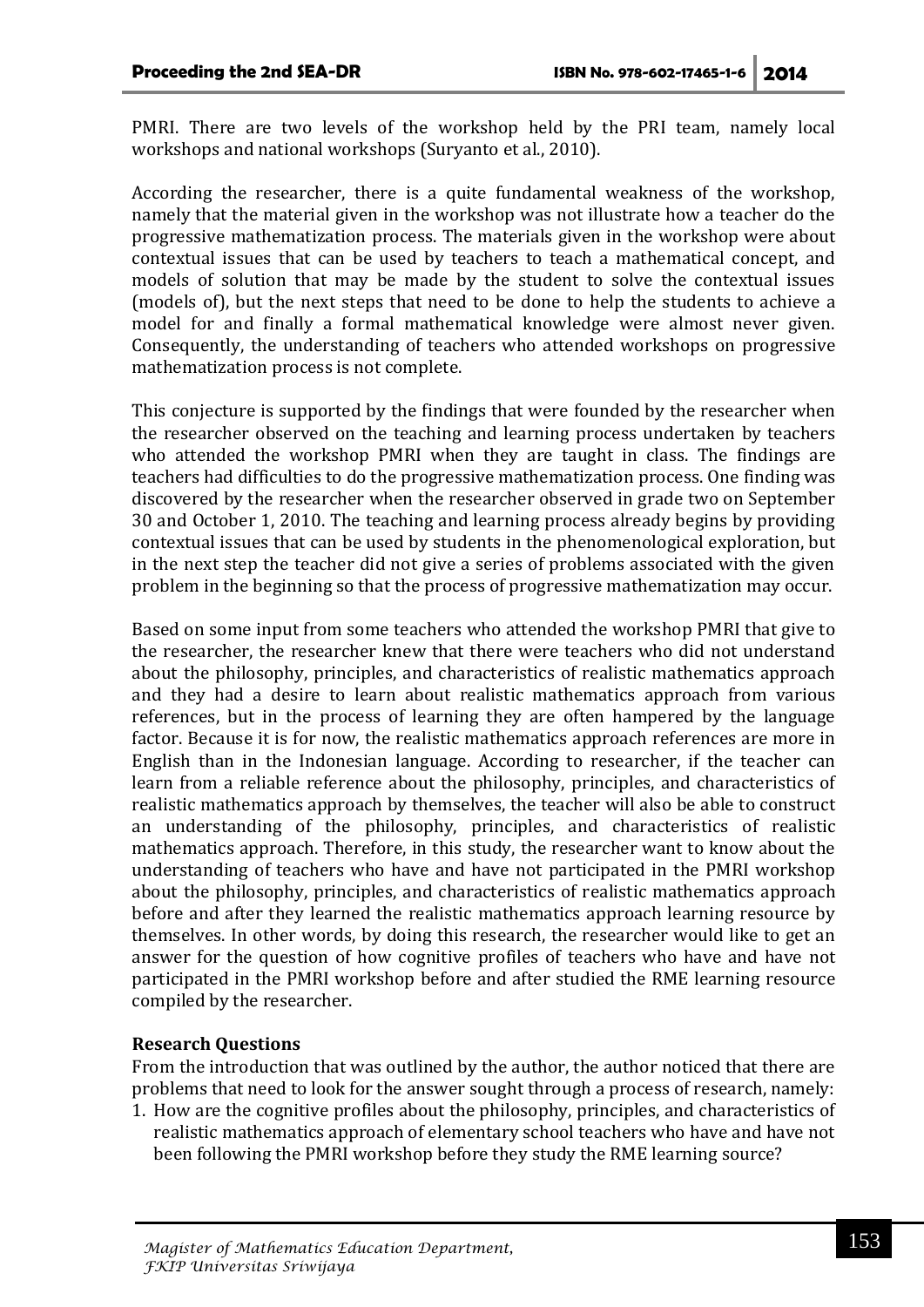2. How are the cognitive profiles about the philosophy, principles, and characteristics of realistic mathematics approach of elementary school teachers who have and have not been following the PMRI workshop after they study the RME learning source?

### **Design Research**

According Akker, Gravemeijer, McKeney, and Nieveen (in Akker, Gravemeijer, McKeney, and Nieveen, 2006), design research can be characterized as:

- 1. Interventionist: the research leading to the design of an intervention in the real world.
- 2. Iterative: the research incorporates a cyclic approach to the design, evaluation, and revision.
- 3. Process-oriented: a model of research that avoids the measurement of inputs and outputs, focus on understanding and improving interventions.
- 4. Oriented to usability: the benefits of design is measured by looking at the practicality of the design for the user in reality.
- 5. Oriented to the theory: design (at least partially) made by theories that already exist, and field testing of the design contribute to the development of the theory.

According Gravemeijer and Cobb (in Akker, Gravemeijer, McKeney, and Nieveen, 2006) there are three phases in the design research, namely

- 1. The first phase: preparation of trial design.
- 2. Second phase: trial design.
- 3. The third phase: a retrospective analysis.

### **Qualitative Research**

According to Denzin and Lincoln (in Merriam, 2009), qualitative research is an activity that puts the observer in the world. According to Denzin and Lincoln (in Merriam, 2009), a qualitative researcher studies things in their natural situation, try to consider, or interpret the phenomena. Van Manen (in Merriam, 2009) says that qualitative research is an umbrella term which covers an unity of interpretation techniques that try to describe, encode, translate, and interpret naturally occurring phenomena in the social world .

According to Merriam (2009), there are four characteristics of the qualitative research, namely:

1. Focus on meaning and understanding.

Qualitative researchers are interested in how people interpret their experiences, how they construct their world, and what meaning they attribute to their experiences. Overall, the goals of qualitative research are to achieve an understanding of how people make sense of their lives, to describe the interpretation process, and to describe how people interpret their experiences.

- 2. The researchers are the main instrument for data collection and analysis.
- 3. An inductive process.

Other important characteristic of the qualitative research is an inductive process, which the researchers collected data to build concepts, hypotheses, or theories.

4. The results of qualitative research are a rich description.

According to Miles and Huberman (1994), there are three stages in the analysis of the qualitative data, namely: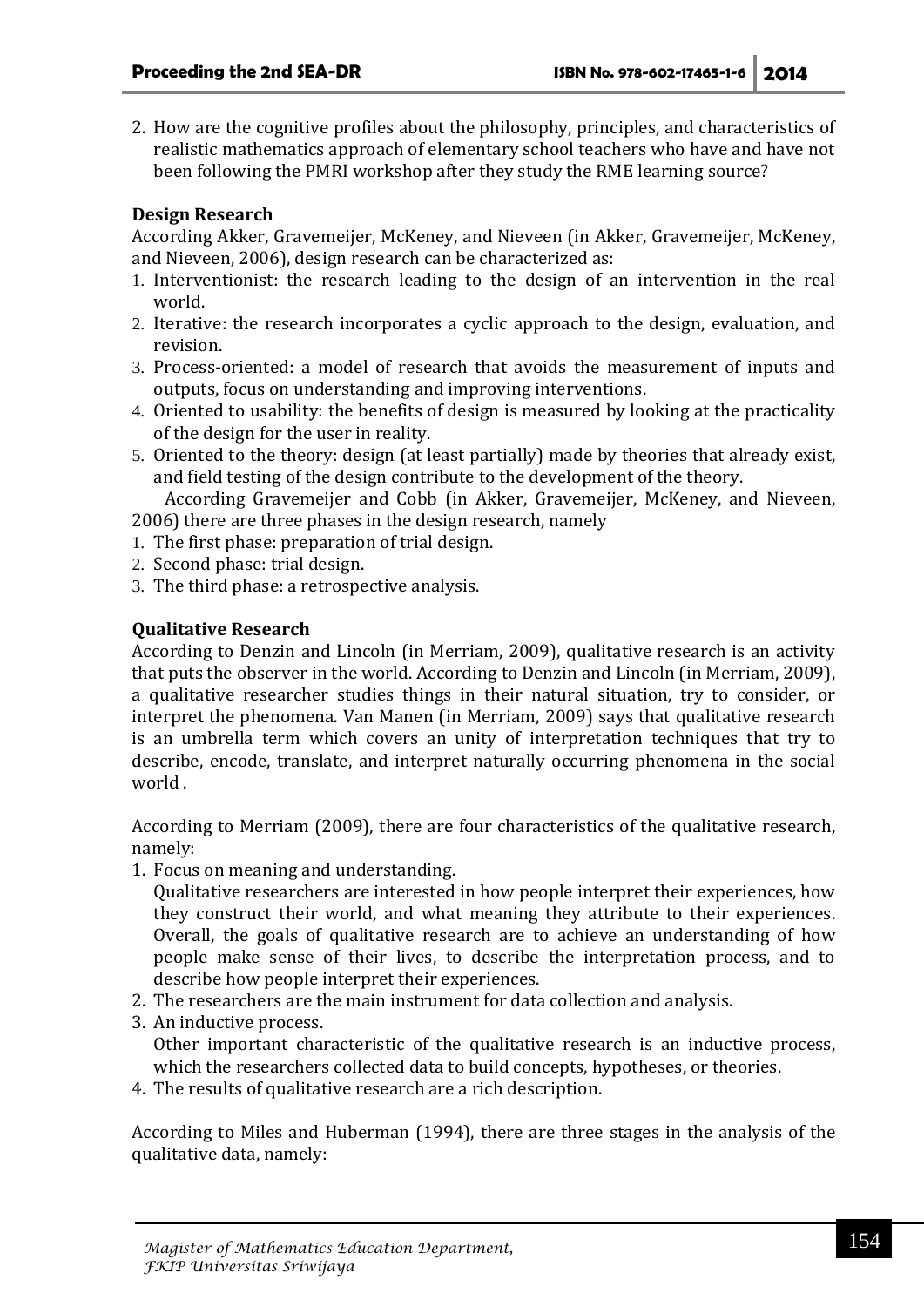1. Data reduction.

The process of data reduction is related with the electoral process, centralization, simplification, abstraction, and transformation of data obtained from the script and transcription from the research field. Data reduction occurs continuously throughout the qualitative research conducted. Data reduction can be initiated before the data is actually collected (anticipatory data reduction).

2. Presentation of data.

Presentation of data is the organized information is and do not contain things that are not relevant which allows making conclusions and actions.

3. Making conclusions and verification

Making conclusions and verification are a process to record the regularities, patterns, explanations, links between one part and other part, causality, and statements that can be inferred from the existing data. A skilled researcher do not view these conclusions as something that is final, maintaining an openness and skepticism attitude, though the conclusions of global first and blurred, then rise and fundamental explicitly. Final conclusions will not appear until the collection data process is completed.

Denzin (1978 in Merriam, 2009) proposes four types of triangulation, namely: (1) method triangulation, (2) triangulation of data sources, (3) researcher triangulation, and (4) theory triangulation. In the method triangulation, qualitative researchers use a variety of methods to approximate the data. For example, data obtained from interviews with research subjects is cross-checked with data obtained from observation and reading documents. If it is done by qualitative researchers, it can be said that the researchers used the method triangulation and the method used to approximate the data is by interview, observation, and reading documents (Merriam, 2009).

### **Realistic Mathematics Education**

| <b>Component of RME</b>       | The elementof each component of RME                          |  |  |
|-------------------------------|--------------------------------------------------------------|--|--|
| Philosophy                    | Mathematics as a human activity.                             |  |  |
| <b>Meaningofmathematicsas</b> | Mathematicsis constructedfromhumanactivities.<br>$1_{-}$     |  |  |
| ahuman activity               | Mathematics can be implemented inhuman activities.<br>2.     |  |  |
| <b>Principles</b>             | There arethreeprincipleRME, namely:                          |  |  |
|                               | 1. Guided reinvention and progressive mathematizing.         |  |  |
|                               | 2. Didactical phenemenology.                                 |  |  |
|                               | Self developed models.<br>3.                                 |  |  |
|                               | 1. The reinvention process of the concepts and procedures of |  |  |
| Principle 1a: guided          | mathematicsis doneby thestudents themselves.                 |  |  |
| reinvention.                  | 2. There is the guidance processin the reinvention process   |  |  |
|                               | of the concepts and procedures of mathematics by students.   |  |  |
| Principle 1b: progressive     | Mathematizing process.<br>1.                                 |  |  |
| mathematizing                 | 2. Horizontal mathematizing process.                         |  |  |
|                               | 3. Vertical mathematizing process.                           |  |  |
|                               | 4. Progressive mathematizing.                                |  |  |
| Principle 2: didactical       | There is aphenomenaor a contextualproblemexplored            |  |  |
| phenomenology                 | bystudents.                                                  |  |  |
| Principle 3: self             | 1. There are modelsthatare builtas aresultof                 |  |  |

Table 1 The component of RME and the element of each component of RME

*Magister of Mathematics Education Department, FKIP Universitas Sriwijaya*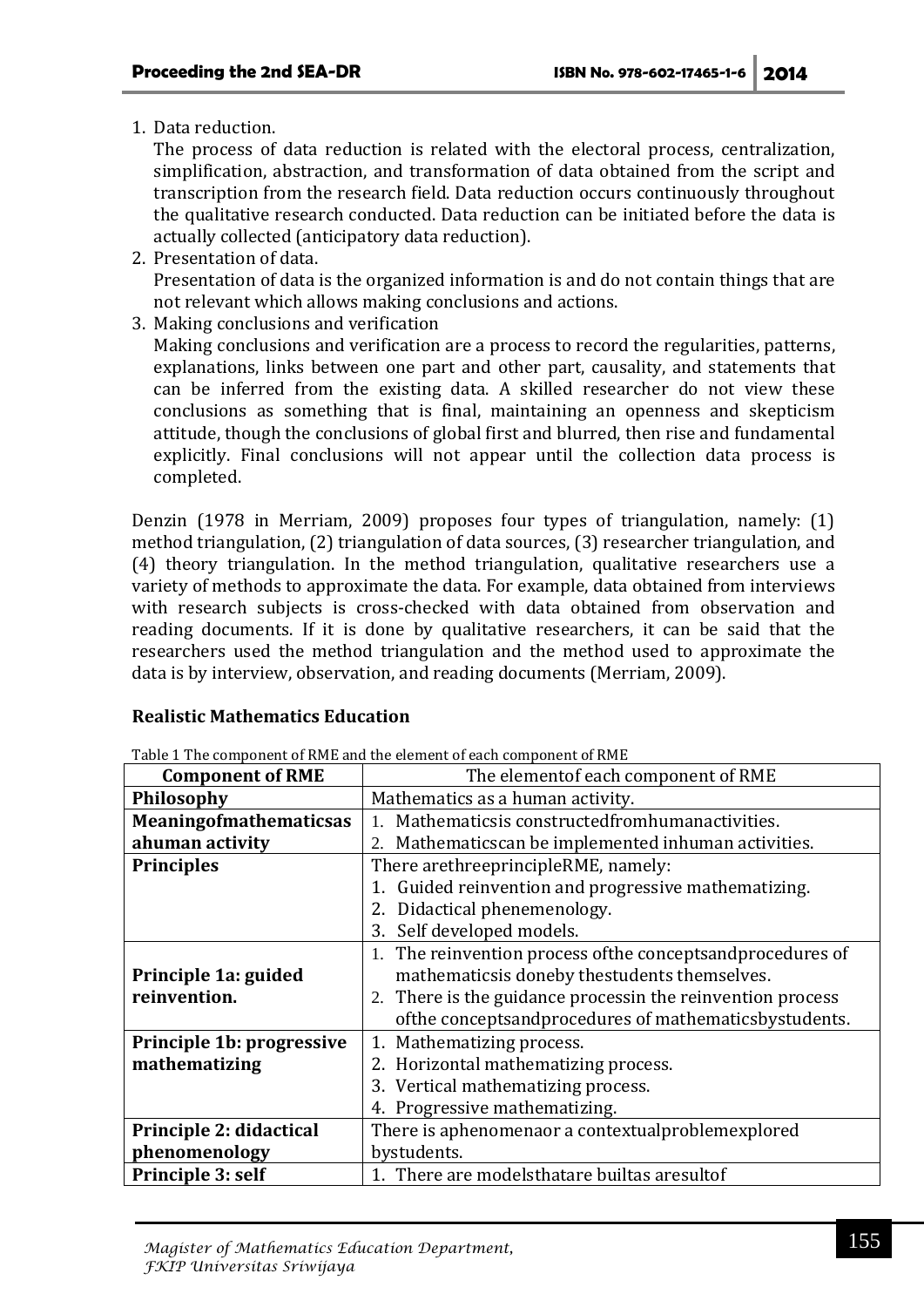| developed models           | themathematizing process.                                                           |  |  |
|----------------------------|-------------------------------------------------------------------------------------|--|--|
|                            | 2. A model isa mathematics representation form of the                               |  |  |
|                            | problem and the solution of the problem in the problem                              |  |  |
|                            | solving process.                                                                    |  |  |
|                            | 3. There are four levelsin the model, i.e. situationalmodel,                        |  |  |
|                            | model of, modelfor, andformalmodel.                                                 |  |  |
|                            | Five characteristics of RME are                                                     |  |  |
|                            | 1. phenomenological exploration;                                                    |  |  |
| <b>Characteristics</b>     | 2. bridging by vertical instruments;                                                |  |  |
|                            | 3. student contributions;                                                           |  |  |
|                            | 4. interactivity;                                                                   |  |  |
|                            | 5. intertwining.                                                                    |  |  |
|                            | 1. There arephenomenathatcan beexplored by students to                              |  |  |
|                            | bringthemto mathematizing, horizontal mathematizing,                                |  |  |
|                            | vertical mathematizing, and progressive mathematizing.                              |  |  |
|                            | 2. There arephenomenathatcan beexplored by students to                              |  |  |
|                            | makethemto a situationalmodel, a model of, a modelfor, and                          |  |  |
| <b>Characteristic 1:</b>   | a formalmodel.                                                                      |  |  |
| phenomenological           | 3. At the end, the phenomenaexploredbystudents                                      |  |  |
| exploration                | canbringthemto the reinvention process ofthe<br>conceptandprocedure of mathematics. |  |  |
|                            | 4. The firstroleof the contextualprobleminrealistic                                 |  |  |
|                            | mathematicsapproach is toestablishthe mathematics                                   |  |  |
|                            | conceptandprocedure, and the second role is to                                      |  |  |
|                            | implement the conceptand procedure of mathematics that                              |  |  |
|                            | has been ownedbythe student.                                                        |  |  |
|                            | 5. Definitionofa contextual problem.                                                |  |  |
|                            | 1. The definition of mathematizing.                                                 |  |  |
|                            | 2. The fourstages of the problem solving process are (1) the                        |  |  |
|                            | presentation ofthe problem, (2) write the problemin the                             |  |  |
| Characteristic 2: bridging | language of mathematics, (3) solve the                                              |  |  |
| by vertical instruments    | problemmathematically, and (4) translatethe solutiontothe                           |  |  |
|                            | context.                                                                            |  |  |
|                            | 3. The definition of horizontal mathematizing.                                      |  |  |
|                            | 4. The definition of vertical mathematizing.                                        |  |  |
|                            | 5. The definition of progressive mathematizing.                                     |  |  |
|                            | 1. The definition of of models.                                                     |  |  |
|                            | 2. Studentscontribute tomathematizing, horizontal                                   |  |  |
| Characteristic 3: student  | mathematizing, vertical mathematizing, and progressive<br>mathematizing.            |  |  |
| contributions              | 3. Students contribute to asituation almodel, a model of, a                         |  |  |
|                            | modelfor, and a formalmodel.                                                        |  |  |
|                            | 4. At the end, the students contribute to the reinvention                           |  |  |
|                            | process.                                                                            |  |  |
|                            | 1. Studentsreceive the guidancefrom the"adult" in the                               |  |  |
|                            | mathematizing, horizontal mathematizing, vertical                                   |  |  |
| <b>Characteristic 4:</b>   | mathematizing, and progressive mathematizing.                                       |  |  |
| interactivity              | 2. Studentsreceive the guidancefrom the"adult" in the                               |  |  |
|                            | constructing process of a situationalmodel, a model of, a                           |  |  |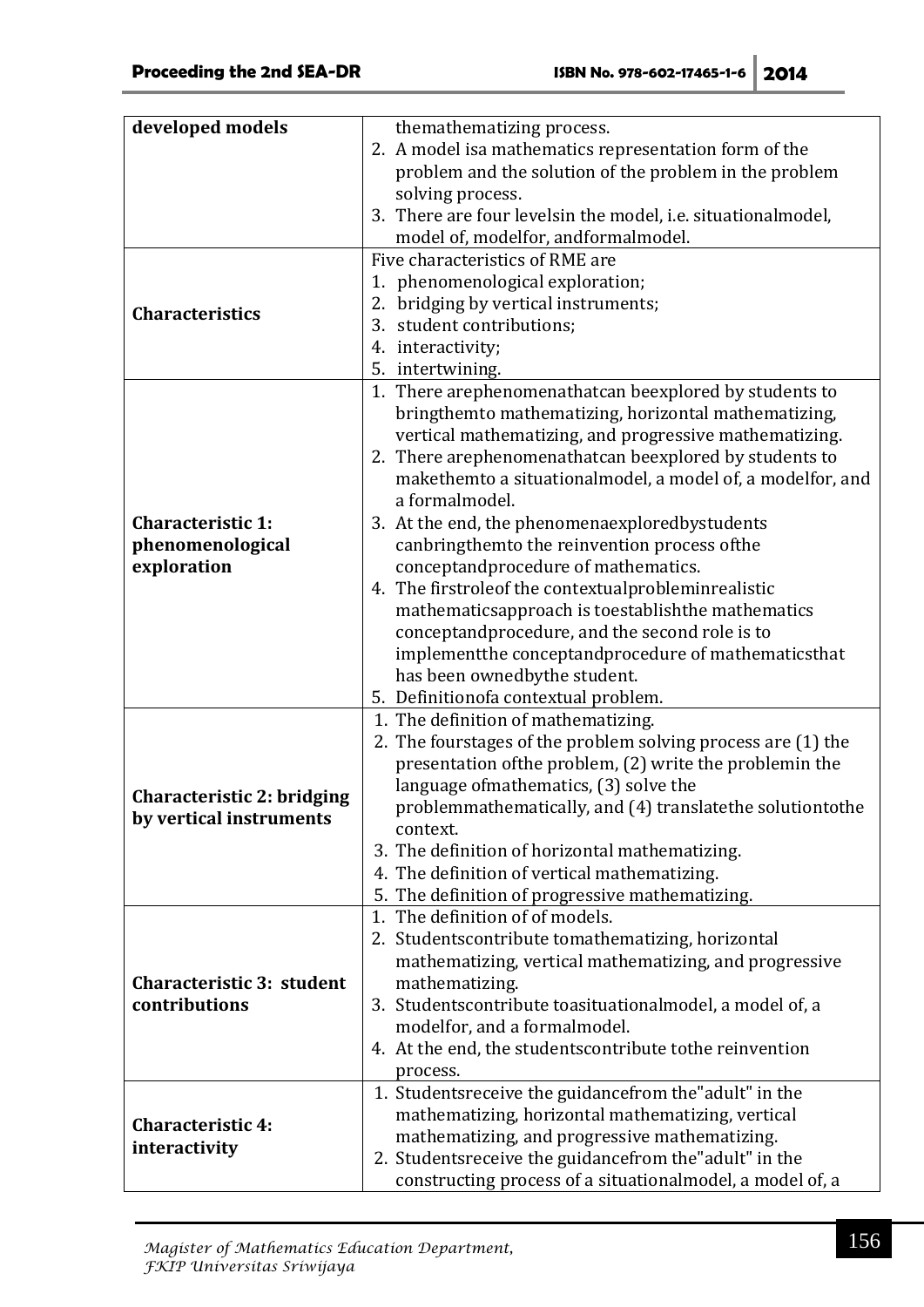|                                           | modelfor, and a formalmodel.                                      |
|-------------------------------------------|-------------------------------------------------------------------|
|                                           | 3. At the end, the guidance of the "adults" can bring students to |
|                                           | the reinvention process.                                          |
|                                           | 4. A negotiation process occursbetween thestudents in the         |
|                                           | mathematizing, horizontal mathematizing, vertical                 |
|                                           | mathematizing, and progressive mathematizing.                     |
|                                           | 5. A negotiation process occursbetween thestudents in the         |
|                                           | constructing process of a situational model, a model of, a        |
|                                           | modelfor, and a formalmodel.                                      |
|                                           | 6. At the end, a negotiation process occursbetween                |
|                                           | thestudents bringthem to reinvention process of the               |
|                                           | concepts and procedures mathematics.                              |
| <b>Characteristic 5:</b><br>intertwining. | In order toset upa comprehensive                                  |
|                                           | formalmathematicalknowledge, it isinthe constructing process      |
|                                           | of a formalmathematicalknowledge, studentsneed toget              |
|                                           | achanceto makethe fabric between theknowledgewhichthey            |
|                                           | already have and the new knowledge.                               |

## **DataCollection Method**

Broadly, the steps are carried out by the researcher in building cognitive profiles above are as follows:

- 1. Making an observation sheet, a worksheet 1 and 2, an interview sheet, student learning materials, and teacher guides.
- 2. Validating an observation sheet, an interview sheet, student learning materials, and teacher guides.
- 3. Implement student learning materials and teacher guides, and make a recording of the implementation process of student learning materials and teacher guides. The results of the implementation of the two become examples to explain about the philosophy, principles, and characteristics of realistic mathematics education in the learning resource.
- 4. Building the learning resource for teachers that contains: a description of the philosophy, principles, and characteristics of realistic mathematics approach with simple language that needs to be understood by research subjects. The steps used to build the learning resource followed the developmental research steps.
- 5. Trying out of the worksheet 1 and 2, the interview sheet, and the learning resource to 3 PGSD students, and 3 elementary school teachers.
- 6. Making cognitive profiles of research subjects involved in the trial.

## **Cognitive Profiles**

In this part, the researcher provides the cognitive profilesof research subject2aboutthe philosophy, principles, andcharacteristics ofrealistic mathematicseducationbefore and after the subject research studied thelearning resource.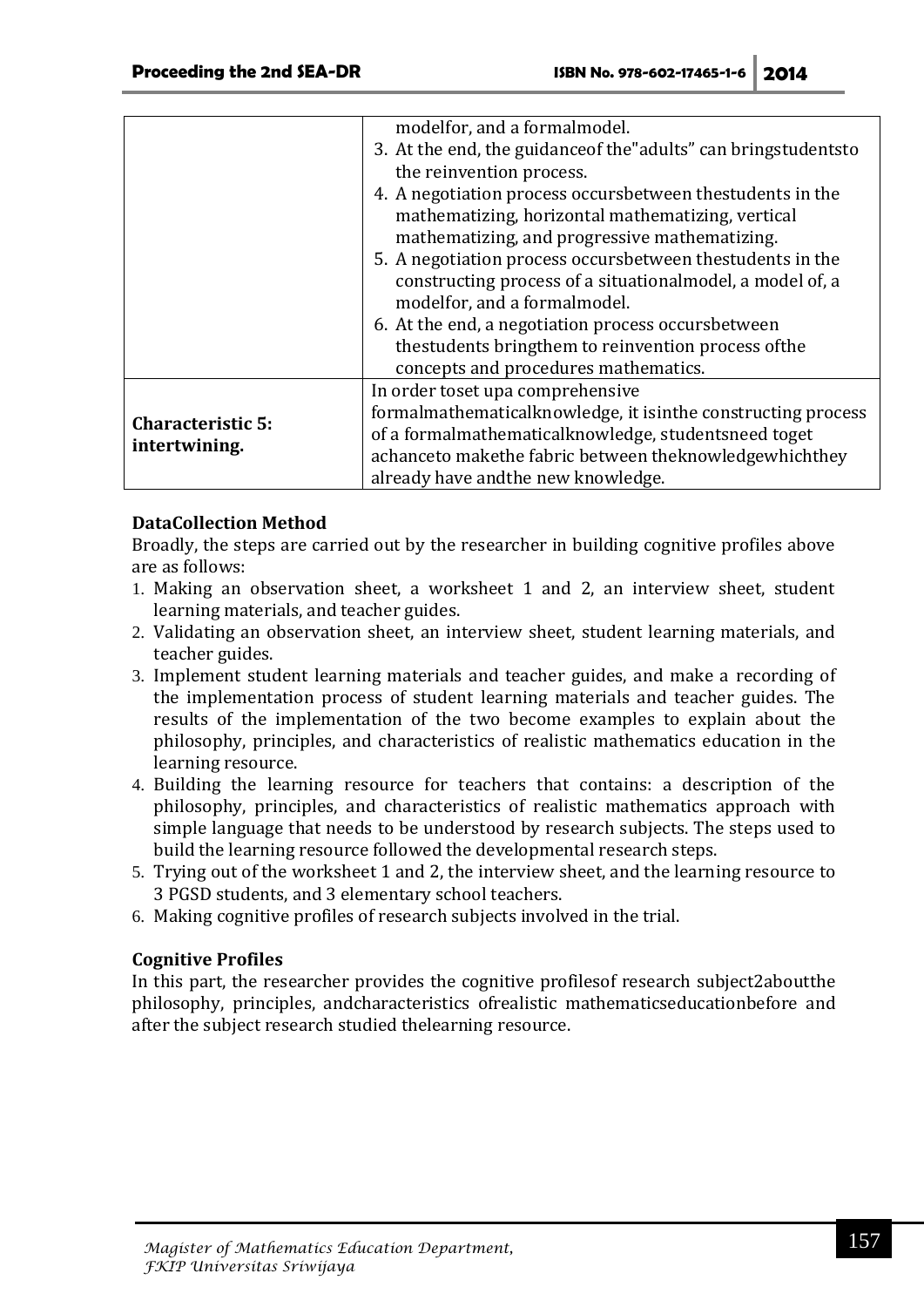Table2 Cognitive profiles of subject research 2about thephilosophy, principles, andcharacteristics ofrealistic mathematicseducationbefore and after the research subject studiedthelearning resource.

| <b>Component of RME</b>                          | <b>Cognitive profiles before the</b>                                                                                                                                                                                                                                                                                                                                                   | <b>Cognitive profiles after the</b>                                                                                                                                                                                                                                                                                                                                                                   |
|--------------------------------------------------|----------------------------------------------------------------------------------------------------------------------------------------------------------------------------------------------------------------------------------------------------------------------------------------------------------------------------------------------------------------------------------------|-------------------------------------------------------------------------------------------------------------------------------------------------------------------------------------------------------------------------------------------------------------------------------------------------------------------------------------------------------------------------------------------------------|
|                                                  | subject research studied                                                                                                                                                                                                                                                                                                                                                               | subject research studied                                                                                                                                                                                                                                                                                                                                                                              |
|                                                  | thelearning resource                                                                                                                                                                                                                                                                                                                                                                   | thelearning resource                                                                                                                                                                                                                                                                                                                                                                                  |
| Philosophy                                       | The subject can not mention                                                                                                                                                                                                                                                                                                                                                            | The subject can mention the                                                                                                                                                                                                                                                                                                                                                                           |
|                                                  | the philosophy of RME.                                                                                                                                                                                                                                                                                                                                                                 | philosophy of RME.                                                                                                                                                                                                                                                                                                                                                                                    |
| <b>Meaningofmathematicsas</b><br>ahuman activity | • The subject does not have<br>the understanding about the<br>component 1 of the meaning<br>of RME philosophy.<br>• The subject already hasthe<br>understanding and be able to<br>provide examples about the<br>component 2 of the meaning<br>of RME philosophy.                                                                                                                       | • The subject' understanding<br>about the meaning of RME<br>philosophy not evolves<br>from the previous<br>understanding.                                                                                                                                                                                                                                                                             |
| <b>Principles</b>                                | The subjectcan not mention<br>about how many and what are<br>the principles of RME.                                                                                                                                                                                                                                                                                                    | The subject can not mention<br>about how many and what<br>are the principles of RME.                                                                                                                                                                                                                                                                                                                  |
| Principle 1a: guided<br>reinvention.             | The subject already hasthe<br>understanding about the<br>component 1 and 2 of the<br>guided reinvention principle,<br>but the subject understanding<br>aboutcomponent 1 has not<br>been fully. Because students<br>are not only expected to only<br>be able to find the<br>formula/procedure, but<br>students are expected to find a<br>concept as well in the<br>reinvention process. | The subject already has fully<br>understanding<br>aboutcomponent 1 and 2 of<br>the guided reinvention<br>principle.                                                                                                                                                                                                                                                                                   |
| Principle 1b: progressive<br>mathematizing       | The subject does not have the<br>understanding about the<br>progressive mathematizing<br>principle.                                                                                                                                                                                                                                                                                    | The subject already has the<br>understanding about the<br>progressive mathematizing<br>principle, though not yet<br>complete. What is understood<br>by the subject are about<br>mathematizing, vertical<br>mathematizing, and<br>progressive mathematizing.<br>The subject understanding<br>has not been touched on<br>horizontal mathematizing<br>and sustainability in<br>horizontal mathematizing. |
| Principle 2: didactical                          | The subject does not have the                                                                                                                                                                                                                                                                                                                                                          | The subject has the                                                                                                                                                                                                                                                                                                                                                                                   |
| phenomenology                                    | understanding about the                                                                                                                                                                                                                                                                                                                                                                | understanding about the                                                                                                                                                                                                                                                                                                                                                                               |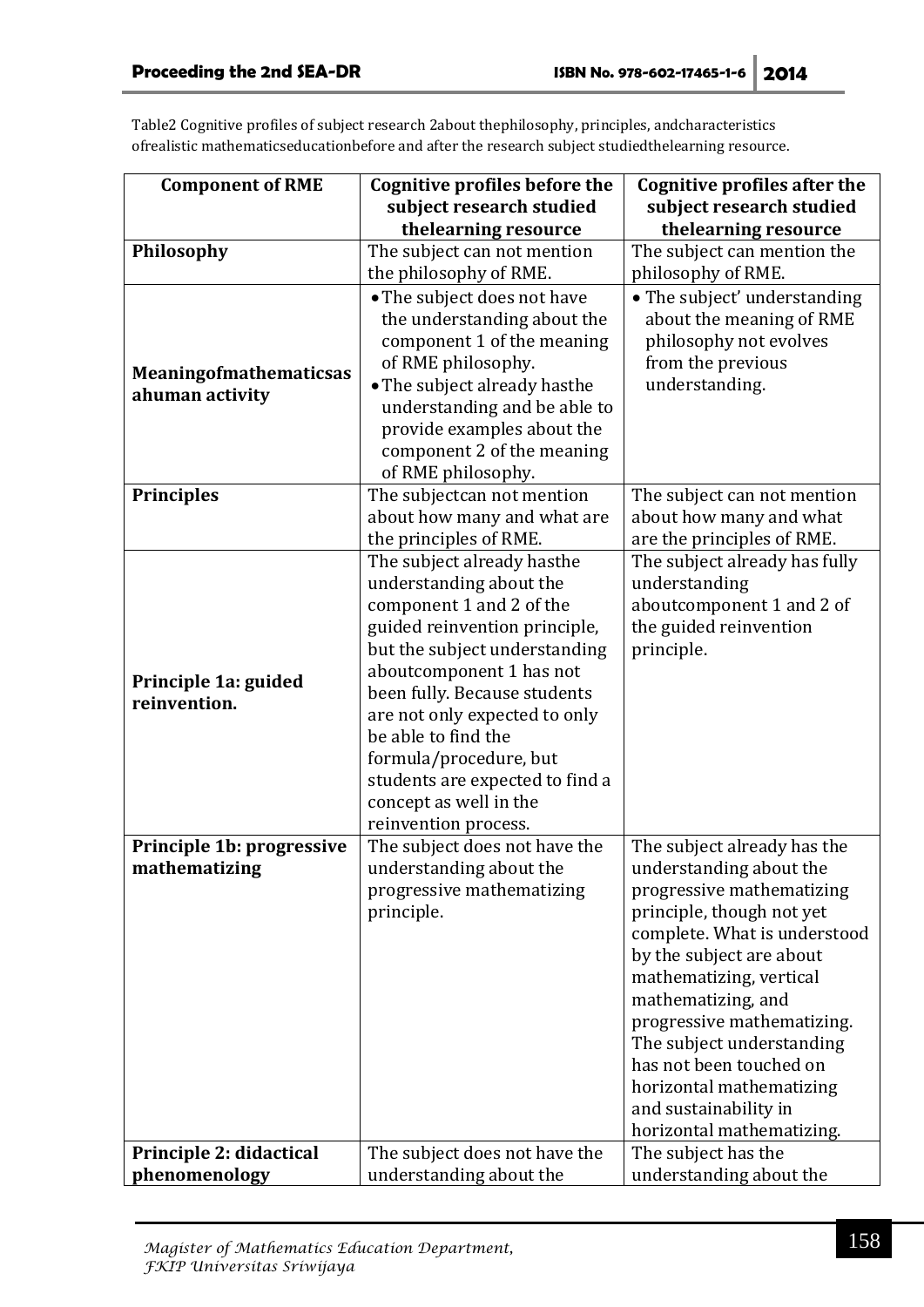| principle.<br>principle.<br>The subject does not have the<br>The subject does not have the<br>understanding about the self<br>understanding about the<br>Principle 3: self<br>element 1, 2, and 3 of the self<br>developed models<br>developed models principle.<br>developed models principle.<br>The subjects can not mention<br>The subjects can mention<br><b>Characteristics</b><br>how many and what are the<br>how many and what are the<br>RME characteristics.<br>RME characteristics.<br>• The subject does not have the<br>• The subject does not have<br>understanding of the<br>the understanding of the<br>element 1-3 of the<br>element 1-3 of the<br>phenomenological<br>phenomenological |
|-----------------------------------------------------------------------------------------------------------------------------------------------------------------------------------------------------------------------------------------------------------------------------------------------------------------------------------------------------------------------------------------------------------------------------------------------------------------------------------------------------------------------------------------------------------------------------------------------------------------------------------------------------------------------------------------------------------|
|                                                                                                                                                                                                                                                                                                                                                                                                                                                                                                                                                                                                                                                                                                           |
|                                                                                                                                                                                                                                                                                                                                                                                                                                                                                                                                                                                                                                                                                                           |
|                                                                                                                                                                                                                                                                                                                                                                                                                                                                                                                                                                                                                                                                                                           |
|                                                                                                                                                                                                                                                                                                                                                                                                                                                                                                                                                                                                                                                                                                           |
|                                                                                                                                                                                                                                                                                                                                                                                                                                                                                                                                                                                                                                                                                                           |
|                                                                                                                                                                                                                                                                                                                                                                                                                                                                                                                                                                                                                                                                                                           |
|                                                                                                                                                                                                                                                                                                                                                                                                                                                                                                                                                                                                                                                                                                           |
|                                                                                                                                                                                                                                                                                                                                                                                                                                                                                                                                                                                                                                                                                                           |
|                                                                                                                                                                                                                                                                                                                                                                                                                                                                                                                                                                                                                                                                                                           |
|                                                                                                                                                                                                                                                                                                                                                                                                                                                                                                                                                                                                                                                                                                           |
|                                                                                                                                                                                                                                                                                                                                                                                                                                                                                                                                                                                                                                                                                                           |
|                                                                                                                                                                                                                                                                                                                                                                                                                                                                                                                                                                                                                                                                                                           |
| exploration characteristic.<br>exploration characteristic,                                                                                                                                                                                                                                                                                                                                                                                                                                                                                                                                                                                                                                                |
| • The subject does not have<br>but not yet complete.                                                                                                                                                                                                                                                                                                                                                                                                                                                                                                                                                                                                                                                      |
| Because the subject can not<br>the understanding about the                                                                                                                                                                                                                                                                                                                                                                                                                                                                                                                                                                                                                                                |
| explain that the existence of<br>roles of the contextual                                                                                                                                                                                                                                                                                                                                                                                                                                                                                                                                                                                                                                                  |
| the phenomenon of<br>problem.                                                                                                                                                                                                                                                                                                                                                                                                                                                                                                                                                                                                                                                                             |
| exploration will bring<br>• The subject understanding<br><b>Characteristic 1:</b>                                                                                                                                                                                                                                                                                                                                                                                                                                                                                                                                                                                                                         |
| students to the<br>about the contextual<br>phenomenological                                                                                                                                                                                                                                                                                                                                                                                                                                                                                                                                                                                                                                               |
| mathematizing and will<br>problem is limited to<br>exploration<br>help students to construct                                                                                                                                                                                                                                                                                                                                                                                                                                                                                                                                                                                                              |
| problem in daily life.<br>models.                                                                                                                                                                                                                                                                                                                                                                                                                                                                                                                                                                                                                                                                         |
| • The subject already has the                                                                                                                                                                                                                                                                                                                                                                                                                                                                                                                                                                                                                                                                             |
| understanding about the                                                                                                                                                                                                                                                                                                                                                                                                                                                                                                                                                                                                                                                                                   |
| roles of the contextual                                                                                                                                                                                                                                                                                                                                                                                                                                                                                                                                                                                                                                                                                   |
| problem.                                                                                                                                                                                                                                                                                                                                                                                                                                                                                                                                                                                                                                                                                                  |
| • The subject's understanding                                                                                                                                                                                                                                                                                                                                                                                                                                                                                                                                                                                                                                                                             |
| about the contextual                                                                                                                                                                                                                                                                                                                                                                                                                                                                                                                                                                                                                                                                                      |
| problem not evolves                                                                                                                                                                                                                                                                                                                                                                                                                                                                                                                                                                                                                                                                                       |
| previous understanding.                                                                                                                                                                                                                                                                                                                                                                                                                                                                                                                                                                                                                                                                                   |
| The subject does not have the<br>The subject has the                                                                                                                                                                                                                                                                                                                                                                                                                                                                                                                                                                                                                                                      |
| understanding about<br>understanding about                                                                                                                                                                                                                                                                                                                                                                                                                                                                                                                                                                                                                                                                |
| mathematizing, the stages of<br>mathematizing, the stages of<br>Characteristic 2: bridging                                                                                                                                                                                                                                                                                                                                                                                                                                                                                                                                                                                                                |
| the problem solving,<br>the problem solving,<br>by vertical instruments                                                                                                                                                                                                                                                                                                                                                                                                                                                                                                                                                                                                                                   |
| horizontal and vertical<br>horizontal and vertical                                                                                                                                                                                                                                                                                                                                                                                                                                                                                                                                                                                                                                                        |
| mathematizing, and<br>mathematizing, and                                                                                                                                                                                                                                                                                                                                                                                                                                                                                                                                                                                                                                                                  |
| progressive mathematizing.<br>progressive mathematizing.                                                                                                                                                                                                                                                                                                                                                                                                                                                                                                                                                                                                                                                  |
| • The subject has not been<br>• The subject can explain the                                                                                                                                                                                                                                                                                                                                                                                                                                                                                                                                                                                                                                               |
| definition of the model.<br>able to explain the definition                                                                                                                                                                                                                                                                                                                                                                                                                                                                                                                                                                                                                                                |
| of the model.<br>• The subject has the                                                                                                                                                                                                                                                                                                                                                                                                                                                                                                                                                                                                                                                                    |
| • The subject has the<br>understanding about the                                                                                                                                                                                                                                                                                                                                                                                                                                                                                                                                                                                                                                                          |
| element 2 - 4 of the student<br>understanding about the<br>Characteristic 3: student                                                                                                                                                                                                                                                                                                                                                                                                                                                                                                                                                                                                                      |
| element 2 and 3 of the<br>contributions characteristic.<br>contributions<br>student contributions                                                                                                                                                                                                                                                                                                                                                                                                                                                                                                                                                                                                         |
|                                                                                                                                                                                                                                                                                                                                                                                                                                                                                                                                                                                                                                                                                                           |
| characteristic, but does not                                                                                                                                                                                                                                                                                                                                                                                                                                                                                                                                                                                                                                                                              |
| have the understanding<br>about element 4 of the                                                                                                                                                                                                                                                                                                                                                                                                                                                                                                                                                                                                                                                          |
| student contributions                                                                                                                                                                                                                                                                                                                                                                                                                                                                                                                                                                                                                                                                                     |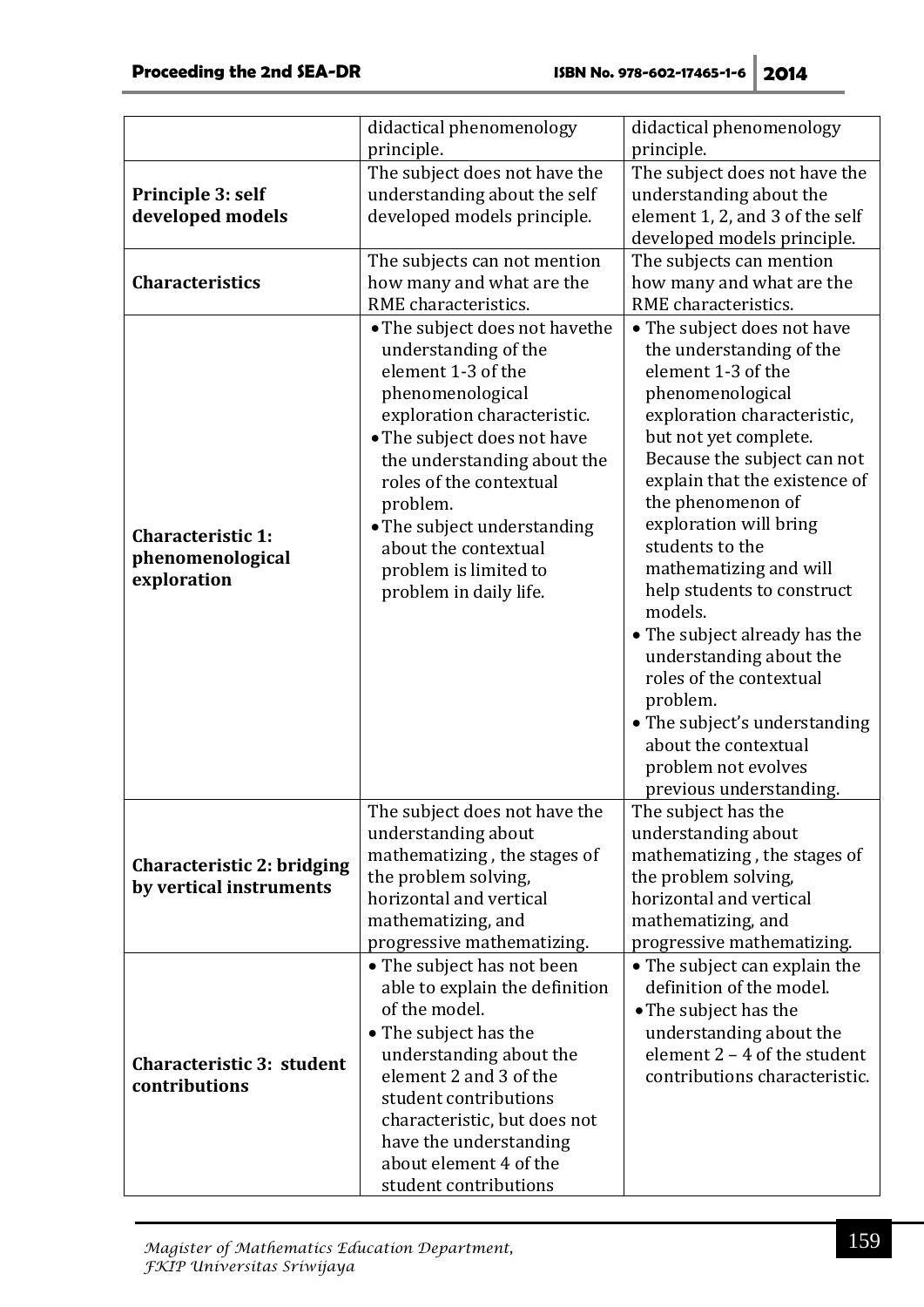|                                           | characteristic.                                                                                                                                                                                                            |                                                                                                                                                                                                                                                 |
|-------------------------------------------|----------------------------------------------------------------------------------------------------------------------------------------------------------------------------------------------------------------------------|-------------------------------------------------------------------------------------------------------------------------------------------------------------------------------------------------------------------------------------------------|
| <b>Characteristic 4:</b><br>interactivity | • The subject does not have<br>the understanding about the<br>element 1-5 of the<br>interactivity characteristic.<br>• The subject has the<br>understanding about the<br>element 6 of the interactivity<br>characteristic. | • The subject has the<br>understanding about the<br>element 1, 3, and 6 of the<br>interactivity characteristic.<br>• The subject does not have<br>the understanding about<br>the element 2, 4, and 5 of<br>the interactivity<br>characteristic. |
| <b>Characteristic 5:</b>                  | The subject does not                                                                                                                                                                                                       | The subject understands that                                                                                                                                                                                                                    |
| intertwining.                             | understand that the teacher<br>need to help students to make<br>the fabric of students'<br>knowledge, and why the<br>teacher need to help students<br>to make the fabric of students'<br>knowledge.                        | the teacher need to help<br>students to make the fabric of<br>students' knowledge, and<br>why the teacher need to help<br>students to make the fabric of<br>students' knowledge.                                                                |

## **Conclusions**

The learning source that made by the researcher about thephilosophy, principles, andcharacteristics of RMEcan help the research subjecttohavethe cognitive profiles about

- 1. The philosophy of RME.
- 2. How many and what are the RME principles.
- 3. Element 1 of the guided reinvention principle.
- 4. Mathematizing, horizontal and vertical mathematizing, and progressive mathematizing.
- 5. The didactical phenomenology principle.
- 6. Element 1-3 of the self developed models principle.
- 7. How many and what are the RME characteristics.
- 8. Element1-3 of the phenomenological exploration characteristic.
- 9. The roles of thecontextual problem.
- 10. The problem solving stages.
- 11. The definition of model.
- 12. Elements 4 of the student contributions characteristic.
- 13. Element 1 and 6 of the interactivity characteristic.
- 14. The subject understand that the teacher need to help students to make the fabric of students' knowledge, and why the teacher need to help students to make the fabric of students' knowledge.